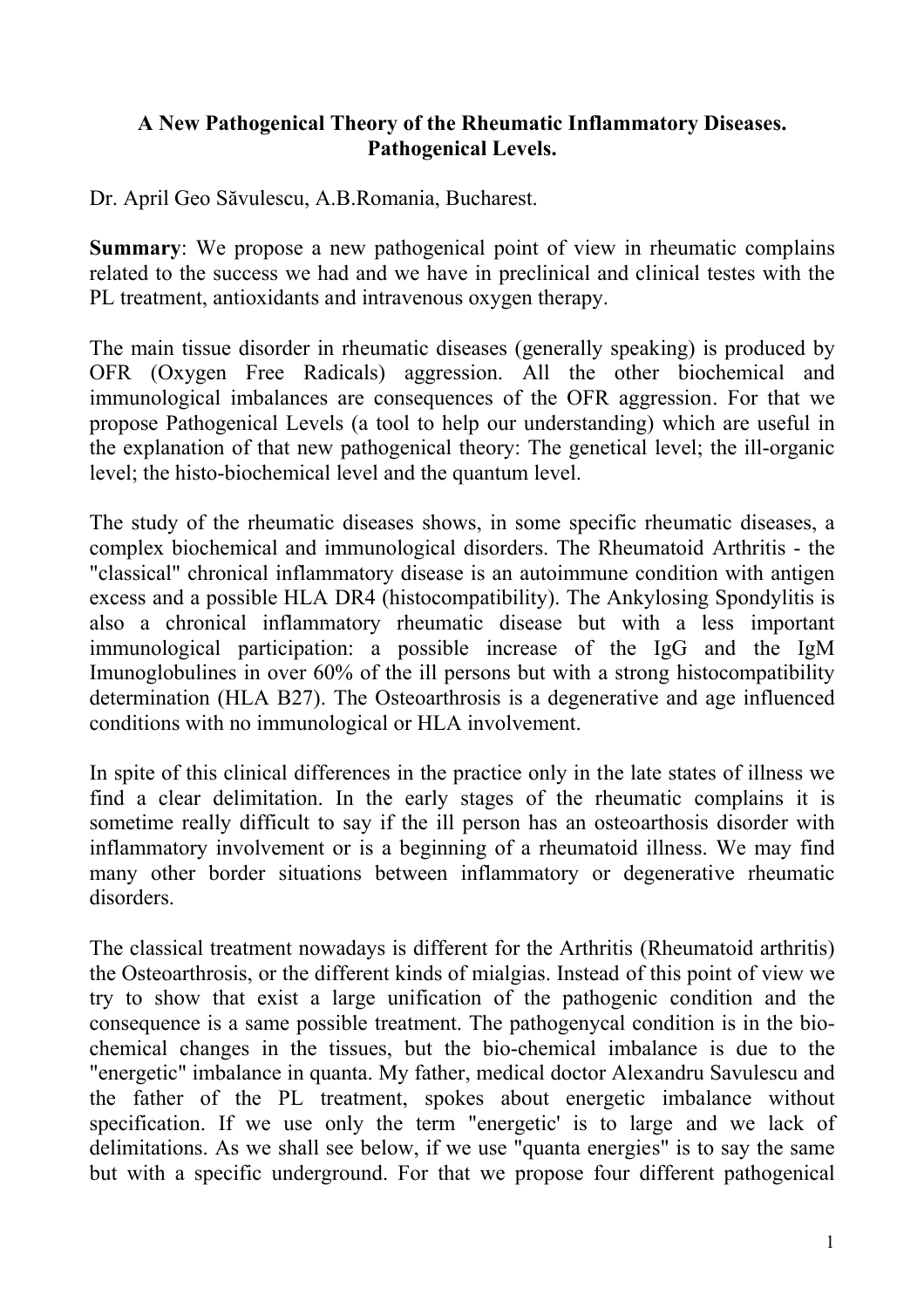levels (PathLe), which is an artificial separation useful in understanding what we need to say. I. The first PathLe is the Genetic, which is deterministic and probabilistic. That means you can't escape his determination (you need to be so) and the possibility to develop a specific illness is probabilistic when it's not deterministic. II. The second PathLe is the ill organic. It's the disease. Only at this level we may have a diagnosis.

III. The third one is the cell biochemie. Unbalance in the cell life. Such changes may be present before the occurrence of the clinical symptoms.

IV. The fourth PathLe is the quantum. That means that biochemical changes in the cells, the beginning of the disease and even the HLA probabilistic determination may depends on the quantum atomic excitation (energy).

**The genetic level** is represented by a polygenic system, namely the HLA system, whose genes have different sites on the chromosomes of the VI<sup>th</sup> pair, being classified into three distinct groups: 1.HLA A, HLA B< HLA C; 2.The HLA D and HLADR genes; 3.The complements and the proactivators of the C3 Fraction.

The HLA D, DR and B genes inducing an intensive proliferation, particularly of the B lymphocites cells with a protective role. They are important in the chronic rheumatic inflammatory diseases. All these genes produce tissue antigen of glycoproteic nature.

The whole system of tissue HLA antigens polygenically controlled is a fractional unity involved in the non-self recognition. The HLA system acts in close connection with plasma immunoglobulins, which, in their turn, are under a rigorous genetic control.

The HLA DR4 system is present in over 40% Rheumatoid Arthritis (RA) patients. In the Ankylosing Spondylitis (AS), according to some authors, the HLA B27 is found in over 90% patients.

**The ill organic level** comprises, in the Arthritis (RA), what we call the "disease", the autoimmune aggression. Changes in connective tissue an in bones, pains, articular stiffness, synovial proliferation with tumefaction and in the late stages bone destruction and ankylosing. In autoimmune diseases (Rheumatoid Arthritis) we may met the following steps: The setting of the immune complexes through an antigen excess followed by complement addition, platelet injury leading to the releasing of vasoactive biologic amines (kallikrein, bradyquinin, bradyquininogen, etc.), the increase of the vascular permeability by the factors released by platelets and white cells, the localisation of the immune complexes on vascular walls, releasing of chemo tactic factors (opsonines), tissue infiltration by polynuclear cells and macrophages with immune complexes ingestion, lysosome realising leading to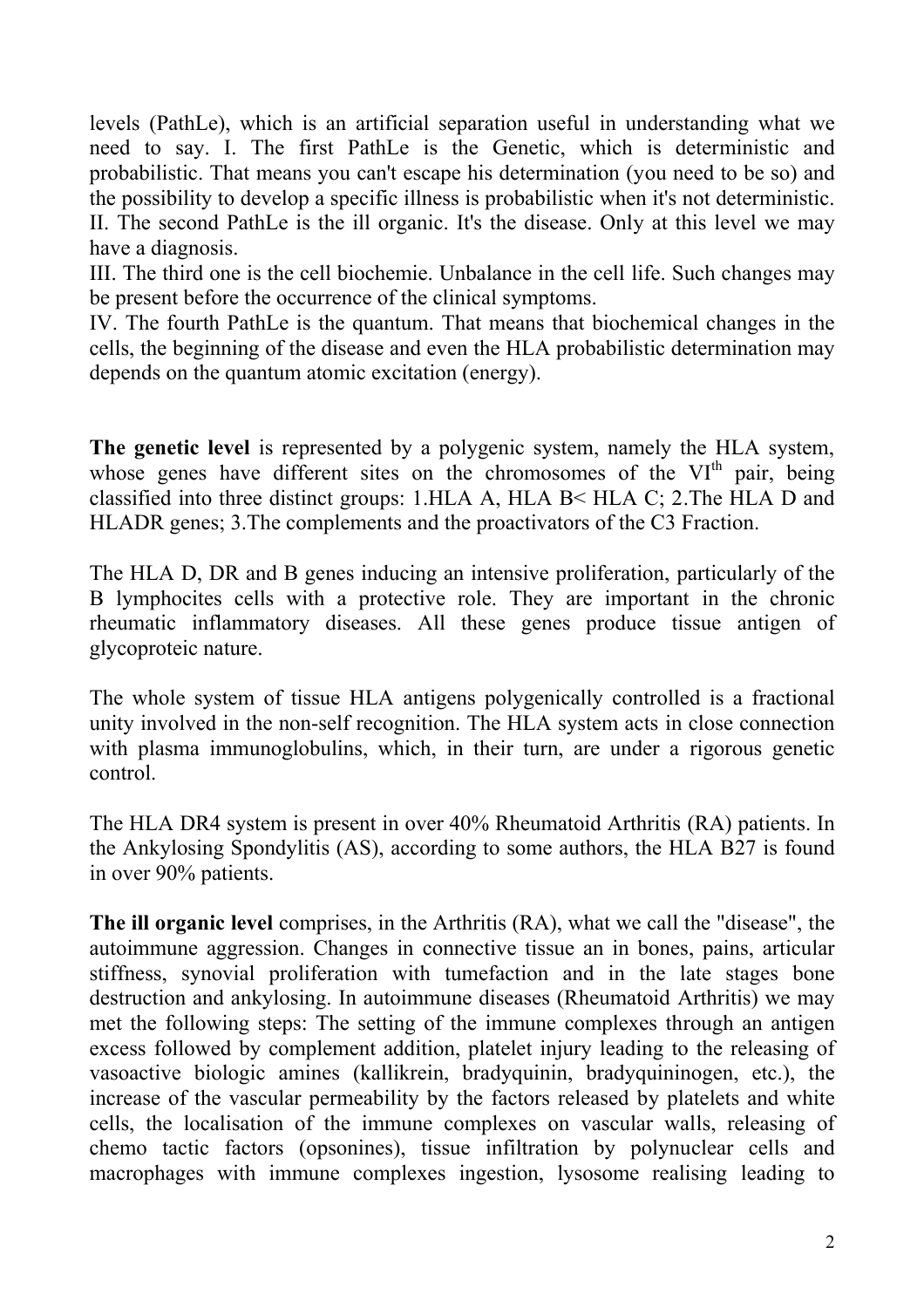increase in tissue proteolysis (rheumatic factor, reactive c protein, plasma immunoglobuline, a.s.o.).

**The histo biochemical level** is represented by biochemical changes in the tissues, at the cellular level. The cellular membrane may be damaged by the poly-unsaturated fatty acids (phospholipids) per oxidation leading to eicosanoid formation (arachidonic acid, prostaglandin's, Thromboxanes, leucotriens and other lipoxins). The chemical species called Oxygen Free Radicals (OFR) which is ubicuitary because they are made up and released by cells (especially leucocyte cells) and which are close related with lipid per oxidation. The most important OFR are: the single turning rapidly into super oxide, a species with high toxicity and able to initiate some chain reactions; the hydrogen peroxide, less noxious but able to form oxidril radical more toxic.

Tissues have natural protection by the Antioxidative System (AOS): superoxiddismutase (SOD), catalase, peroxidase, cytocronoxidases and macrocortin (lipomodulin) an A2 pfospholipase inhibitor, substances which have the ability to protect against the toxic action of OFR in excess.

In pathological conditions this protection is ineffective. The excess of OFR may lead to cell destruction, proteolysis, with auto antigens production.

**The quantic level** is that of intra-atomic changes. There are more possible atomic and molecular orbital depending of number of electrons, spin movement and molecular energetical charge. When a molecule receives energy it become "exited" and the electrons begin to change their orbital. In the Plasma (the forth state of matter) all the electrons are leaving the atoms because of the great energy, the Maxine of oxidation. At the beginning of the OFR studies they find them in radiation conditions. This confer them an oxidative power which depend both on chemical species (super oxides, oxidril radicals) and of the quantic excitation.

In the body the quantic excitation may depend on different factors like: toxic substances, ionising radiations (exposure to the sun light), microbian or viral invasion, traumas, some metallic ions, exogenous oxidative enzymes. a.s.o.

## **Interrelations between the pathogenic levels.**

This frame of pathogenic levels is artificial but necessary for our intention of changing the medical thinking upon the usefulness if the nosological entities, (different diseases, different treatments) and to propose an other approach, more ethiopatogenical which may lead to a different understanding of the treatment.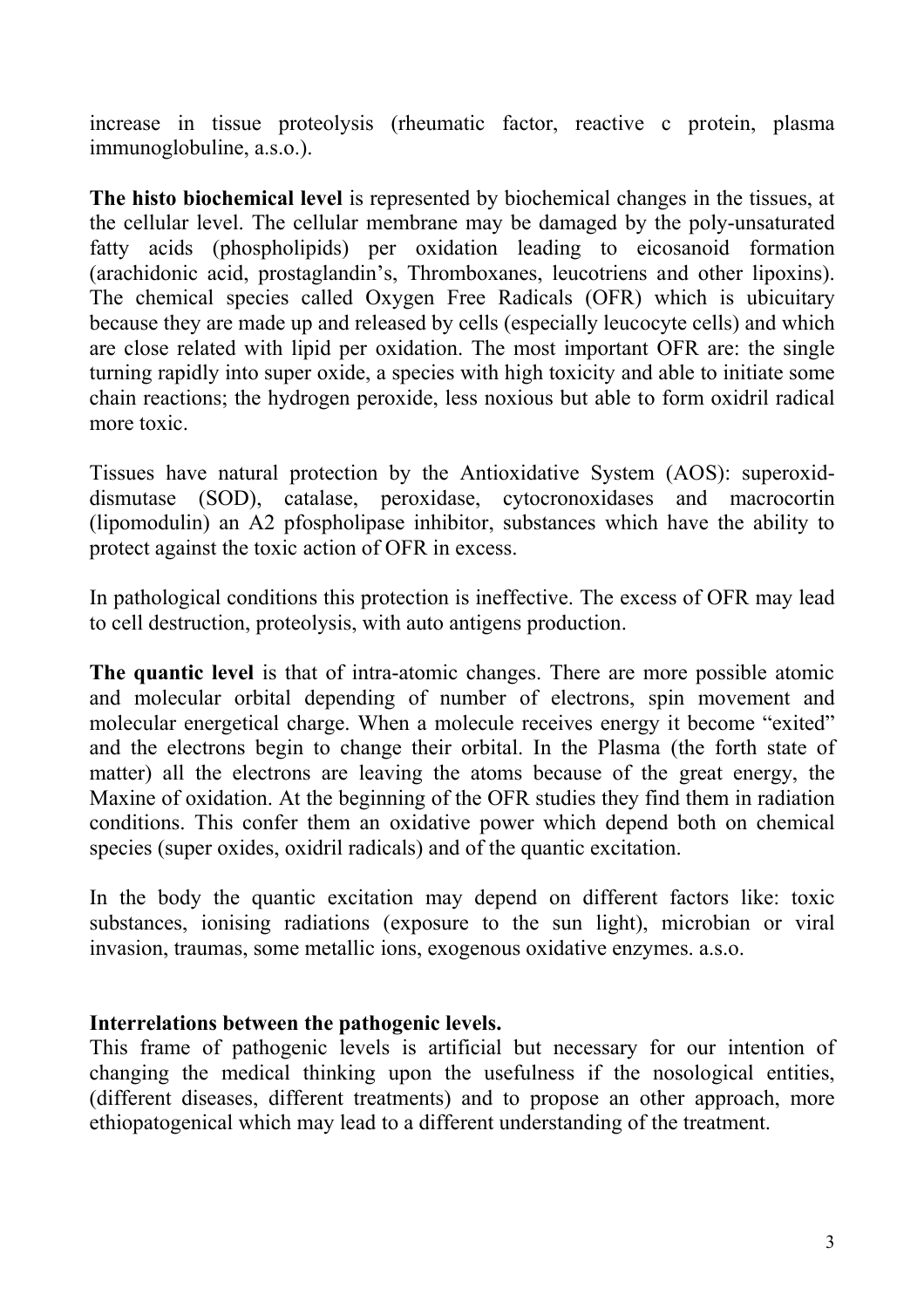There are important interdependences between pathogenical levels difficult to separate.

**First important observation** is that is an important difference between the molecular oxygen, which helps us to move the acid conditions in the tissues (respiration, tissue oxygenation) and the OFR species. The molecular oxygen is not "exited", their electrons are in stable orbital and are no ready to level their substrate, the oxygen molecules. The OFR species are "exited", they dun proteolysis, cellular destructions. In pathological inflammatory conditions (like in reumativcal diseases) They grow in number and they become more and more excited. Way? Genetical determination by HLA, possible microbian or viral aggression and immune complex apparition.

The firs autoagression is that of the OFR species which, as we say, grow in number and became exited. The consequence is the proteolysis witch lead to the immune complex formation and a second auto aggression, the immune auto aggression is at the start.

We repeat. In some special conditions we call pathological, and only in some conditions, the OFR, present all over the body in health conditions, grows in number and became more and more excited, more and more, fool of energies (we call quantic energies), more and more loosing electrons. In pathological conditions a lot of OFR may appear in soft tissues as muscles, connective tissue (sinovia, tendons, fasciae) and they **burn** this tissues. The immediate consequences are: pain, stiffness, redness, swelling (calor, rubor, dolor, tumor, as in all inflammatory conditions). Proteolysis is the chemical effect by which OFR may reduce their excitability and even may scavenge them. This is the "natural" kind of self treatment the body has. More consequences: Denaturised proteins stimulate the Immune complex formation and after several moth, or years, of pains, swelling and treatment with AINS, or other anti-inflammatory medicines, joints may be affected and even ankylosing may occur. That is the case in arthitis.

In AS the Para vertebral destroyed connective tissues and muscles (the OFR aggression is focused on the spine- genetic aleatory determination).

Became fibrous (fibrous Para vertebral ligaments with a fibrous ankylosing) and after another time the ankylosing will turn in osseous ankylosing. Because of the long period of big muscular and connective pains patients are obliged to reach vicious position in flexion and the ankylosing follow it.

In Osteoarthrosis is the same situation but with less important OFR aggression. Proteolysis leads to the articular deformation, condensing osteitis.

We come back to our mind. The first auto aggression is the OFR aggression. The mesenchime, muscle, connective tissue and only after a long period of pains and